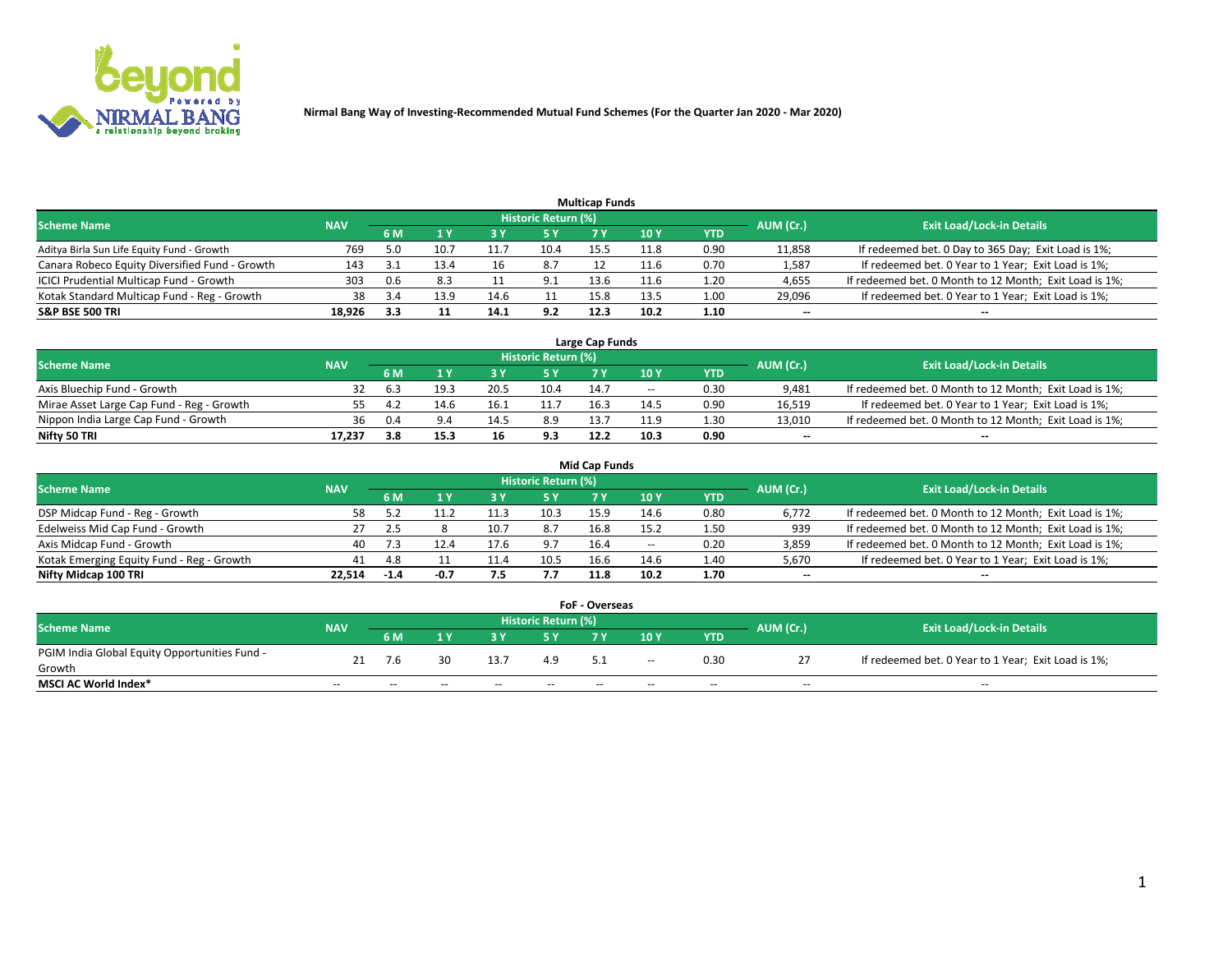

|                                                  |            |     |      |      |                     | Large & Midcap |      |      |           |                                                     |
|--------------------------------------------------|------------|-----|------|------|---------------------|----------------|------|------|-----------|-----------------------------------------------------|
| <b>Scheme Name</b>                               | <b>NAV</b> |     |      |      | Historic Return (%) |                |      |      | AUM (Cr.) | <b>Exit Load/Lock-in Details</b>                    |
|                                                  |            | 6 M |      |      | <b>5 Y</b>          |                | 10 Y | YTD  |           |                                                     |
| Canara Robeco Emerging Equities - Growth         | 98         | 2.9 | 10.3 | 14.4 |                     | 19.6           | 18.1 | 0.90 | 5,258     | If redeemed bet. 0 Year to 1 Year; Exit Load is 1%; |
| Invesco India Growth Opportunities Fund - Growth |            |     |      | 15.8 | 10.5                | 14.9           | 12.4 | 0.80 | 2,108     | If redeemed bet. 0 Year to 1 Year; Exit Load is 1%; |
| Principal Emerging Bluechip Fund - Growth        | 109        | 4.5 |      | 12.3 | 10.8                | 17.9           | 14.5 | 0.90 | 2,120     | If redeemed bet. 0 Year to 1 Year; Exit Load is 1%; |
| NIFTY Large Midcap 250 TRI                       | 7.512      |     | 8.3  | 13.4 | 9.8                 | 13.6           | 11.3 | 1.30 | $- -$     | $-$                                                 |

| <b>Focused Funds</b>             |            |      |      |  |                     |      |       |      |           |                                                        |  |  |  |
|----------------------------------|------------|------|------|--|---------------------|------|-------|------|-----------|--------------------------------------------------------|--|--|--|
| <b>Scheme Name</b>               | <b>NAV</b> |      |      |  | Historic Return (%) |      |       |      |           | <b>Exit Load/Lock-in Details</b>                       |  |  |  |
|                                  |            | 6 M  |      |  |                     |      | 10 Y  | YTD  | AUM (Cr.) |                                                        |  |  |  |
| Axis Focused 25 Fund - Growth    |            | -6.9 | 16.2 |  | 12.5                | 14.8 | $- -$ | 0.30 | 8.891     | If redeemed bet. 0 Month to 12 Month; Exit Load is 1%; |  |  |  |
| SBI Focused Equity Fund - Growth |            |      |      |  |                     | 13.9 | 16.7  | 0.40 | 6.526     | If redeemed bet. 0 Year to 1 Year; Exit Load is 1%;    |  |  |  |
| <b>S&amp;P BSE 500 TRI</b>       | 18.926     |      |      |  | 9.2                 | 12.3 | 10.2  | 1.10 | $\sim$    | $- -$                                                  |  |  |  |

| <b>Small Cap Funds</b>                         |            |        |        |                     |      |        |       |      |           |                                                     |  |  |  |  |
|------------------------------------------------|------------|--------|--------|---------------------|------|--------|-------|------|-----------|-----------------------------------------------------|--|--|--|--|
| <b>Scheme Name</b>                             | <b>NAV</b> |        |        | Historic Return (%) |      |        |       |      | AUM (Cr.) | <b>Exit Load/Lock-in Details</b>                    |  |  |  |  |
|                                                |            | 6 M    |        | 3Y                  | 5 Y  | 7 Y    | 10Y   | YTD  |           |                                                     |  |  |  |  |
| Franklin India Smaller Companies Fund - Growth |            | $-4.5$ | $-3.2$ | 4.4                 | 6.4  | 16.5   | 14.7  | 1.80 | 6,953     | If redeemed bet. 0 Year to 1 Year; Exit Load is 1%; |  |  |  |  |
| HDFC Small Cap Fund - Growth                   | 39         | $-7.0$ |        | 10.8                | 8.7  | 13.7   | 11.6  | 2.30 | 9,034     | If redeemed bet. 0 Year to 1 Year; Exit Load is 1%; |  |  |  |  |
| L&T Emerging Businesses Fund - Reg - Growth    | 23         | $-2.3$ |        | 9.9                 | 10.4 | $\sim$ | $- -$ | 1.80 | 6,006     | If redeemed bet. 0 Year to 1 Year; Exit Load is 1%; |  |  |  |  |
| SBI Small Cap Fund - Growth                    | 54         | 4.6    | 7.4    | 15.2                | 13.3 | 22.7   | 17.6  | 1.00 | 3,035     | If redeemed bet. 0 Year to 1 Year; Exit Load is 1%; |  |  |  |  |
| Nifty Smallcap 100 TRI                         | 7.323      | $-3.5$ |        |                     | 3.2  | 7.8    | 6.8   | 2.20 | $\sim$    | $- -$                                               |  |  |  |  |

## **ELSS Schemes (Tax Saving u/s 80-C)**

| <b>Scheme Name</b>                           | <b>NAV</b> |      |      | <b>Historic Return (%)</b> |           |      |        |            | AUM (Cr.) | <b>Exit Load/Lock-in Details</b> |
|----------------------------------------------|------------|------|------|----------------------------|-----------|------|--------|------------|-----------|----------------------------------|
|                                              |            | 6 M  | 1 Y  |                            | <b>5Y</b> | 7 Y  | $-10Y$ | <b>YTD</b> |           |                                  |
| Aditya Birla Sun Life Tax Relief 96 - Growth | 33         | 4.7  |      | 12.8                       | 9.8       | 15.2 |        | 0.90       | 9,998     | Nil                              |
| Axis Long Term Equity Fund - Growth          | 49         | -6.0 | 16   | 17.5                       |           | 18.5 | 17.3   | 0.20       | 21,160    | Nil                              |
| Canara Robeco Equity Tax Saver Fund - Growth | 69         |      | .1.6 | 14.4                       | 8.4       | 12.5 | 12.1   | 0.40       | 988       | Nil                              |
| Invesco India Tax Plan - Growth              | 54         | 3.9  | 10.8 | 13.7                       | 9.8       | 15/2 | 13.5   | 0.60       | 977       | Nil                              |
| Mirae Asset Tax Saver Fund - Reg - Growth    | 19         |      | 16.8 | 18.5                       | $- -$     | $-$  | --     | 1.30       | 2,877     | Nil                              |
| <b>S&amp;P BSE 200 TRI</b>                   | 6.140      |      | 12.4 | 14.8                       | 9.5       | 12.6 | 10.4   | 1.00       | $\sim$    | $- -$                            |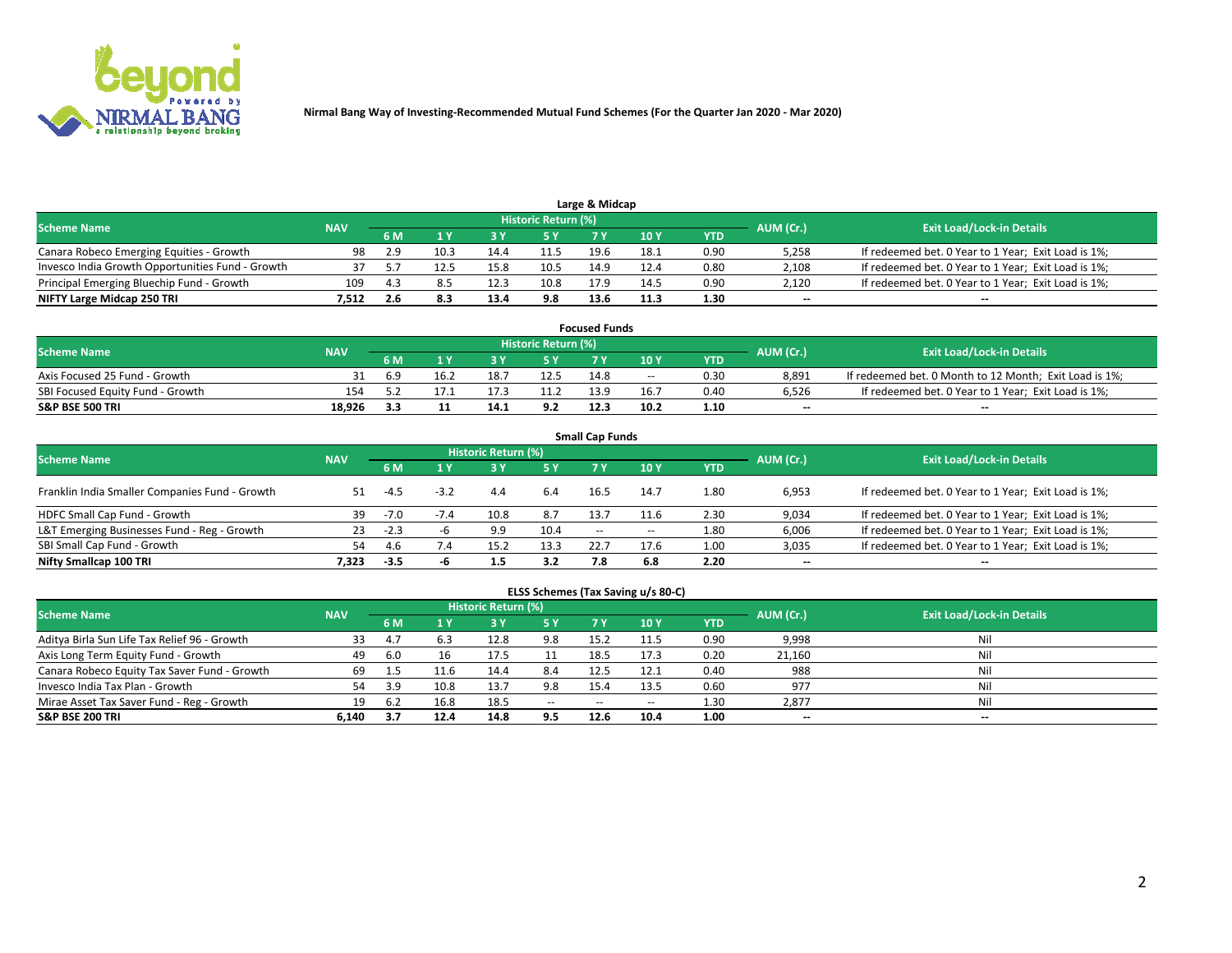

| <b>Contra/Value Fund</b><br>Historic Return (%) |            |     |      |      |      |      |      |      |           |                                                     |  |  |  |
|-------------------------------------------------|------------|-----|------|------|------|------|------|------|-----------|-----------------------------------------------------|--|--|--|
| <b>Scheme Name</b>                              | <b>NAV</b> |     |      |      |      |      |      |      | AUM (Cr.) | <b>Exit Load/Lock-in Details</b>                    |  |  |  |
|                                                 |            | 6 M |      |      | 5 Y  | 7 V  | 10Y  | YTD  |           |                                                     |  |  |  |
| Kotak India EQ Contra Fund - Reg - Growth       | 56         | 4.0 | 12.4 | 15.5 | 9.6  |      | 10.9 | 1.20 | 883       | If redeemed bet. 0 Year to 1 Year; Exit Load is 1%; |  |  |  |
| Invesco India Contra Fund - Growth              | 50         |     |      | 14.6 | 10.6 |      | 12.7 | 1.40 | 4,558     | If redeemed bet. 0 Year to 1 Year; Exit Load is 1%; |  |  |  |
| UTI Value Opportunities Fund - Growth           | 65         |     |      | 11.8 |      | 10.4 | 10.4 | 0.90 | 4,542     | If redeemed bet. 0 Year to 1 Year; Exit Load is 1%; |  |  |  |
| Nippon India Value Fund - Growth                | 76         |     | 7.9  | 12.4 | 8.1  | 11.9 | 10.6 | 1.30 | 3,129     | If redeemed bet. 0 Year to 1 Year; Exit Load is 1%; |  |  |  |
| <b>S&amp;P BSE 500 TRI</b>                      | 18,926     |     |      | 14.1 | 9.2  | 12.3 | 10.2 | 1.10 | $\sim$    | $- -$                                               |  |  |  |

| Sector/Thematic                                                           |            |        |      |                          |           |       |                          |            |                          |                                                        |  |  |  |
|---------------------------------------------------------------------------|------------|--------|------|--------------------------|-----------|-------|--------------------------|------------|--------------------------|--------------------------------------------------------|--|--|--|
| <b>Scheme Name</b>                                                        | <b>NAV</b> |        |      | Historic Return (%)      |           |       |                          |            | AUM (Cr.)                | <b>Exit Load/Lock-in Details</b>                       |  |  |  |
|                                                                           |            | 6 M    | 1 Y  | 73 Y                     | <b>5Y</b> | 7 Y   | 10Y                      | <b>YTD</b> |                          |                                                        |  |  |  |
| Canara Robeco Consumer Trends Fund - Reg -<br>Growth                      | 43         | 7.2    | 13.9 | 17.6                     | 11.1      | 14.4  | 14.8                     | 0.20       | 371                      | If redeemed bet. 0 Year to 1 Year; Exit Load is 1%;    |  |  |  |
| Mirae Asset Great Consumer Fund - Growth                                  | 38         | 8.0    | 11.1 | 18.9                     | 12.1      | 15.6  | $\overline{\phantom{a}}$ | 0.80       | 952                      | If redeemed bet. 0 Year to 1 Year; Exit Load is 1%;    |  |  |  |
| ICICI Prudential Technology Fund - Growth                                 | 59         | $-0.5$ | 3.1  | 14                       | 7.5       |       | 15.3                     | 1.00       | 412                      | If redeemed bet. 0 Day to 15 Day; Exit Load is 1%;     |  |  |  |
| Nippon India Pharma Fund - Growth                                         | 153        | 7.8    | 2.9  | 4.5                      | 3.9       | 11.9  | 13.3                     | 0.80       | 2,434                    | If redeemed bet. 0 Year to 1 Year; Exit Load is 1%;    |  |  |  |
| BNP Paribas India Consumption Fund - Reg - Growth                         | 13         | 10.0   | 20.1 | $\overline{\phantom{a}}$ | $- -$     | $- -$ | $- -$                    | 0.90       | 453                      | If redeemed bet. 0 Month to 12 Month; Exit Load is 1%; |  |  |  |
| ICICI Prudential Banking and Financial Services Fund -<br>Retail - Growth | 71         | 3.1    | 16.9 | 19.2                     | 13.4      | 17.2  | 17.1                     | 1.90       | 3,632                    | If redeemed bet. 0 Day to 15 Day; Exit Load is 1%;     |  |  |  |
| <b>S&amp;P BSE 500 TRI</b>                                                | 18.926     | 3.3    |      | 14.1                     | 9.2       | 12.3  | 10.2                     | 1.10       | $\overline{\phantom{a}}$ | $\overline{\phantom{a}}$                               |  |  |  |

|                                                            |            |        |      |                     |               |                          | <b>Dynamic Asset Allocation Funds</b> |            |           |                                                          |
|------------------------------------------------------------|------------|--------|------|---------------------|---------------|--------------------------|---------------------------------------|------------|-----------|----------------------------------------------------------|
| <b>Scheme Name</b>                                         | <b>NAV</b> |        |      | Historic Return (%) |               |                          |                                       |            |           | <b>Exit Load/Lock-in Details</b>                         |
|                                                            |            | 6 M    |      | <b>3Y</b>           | 5 Y           |                          | 10 <sub>Y</sub>                       | <b>YTD</b> | AUM (Cr.) |                                                          |
| ICICI Prudential Balanced Advantage Fund - Reg -<br>Growth | 38         | 5.5    | 11.8 | 10.6                | 9.2           | 11.9                     |                                       | 0.40       | 28,383    | If redeemed bet. 0 Year to 1 Year; Exit Load is 1%;      |
| Invesco India Dynamic Equity Fund - Growth                 | 30         | 2.4    | 9.6  | 10.6                | 8             | 11.8                     | 10.1                                  | 0.30       | 912       | If redeemed bet. 0 Month to 3 Month; Exit Load is 0.25%; |
| Nippon India Balanced Advantage Fund - Growth              | 95         | 2.2    | 9.3  | 11.1                | 7.8           | 11.1                     | 10.5                                  | 0.70       | 2,612     | If redeemed bet. 0 Month to 12 Month; Exit Load is 1%;   |
| HDFC Balanced Advantage Fund - Growth                      | 204        | $-1.6$ | 8.7  | 13.1                | 8.8           | 11.5                     | 10.8                                  | 1.20       | 44,345    | If redeemed bet. 0 Year to 1 Year; Exit Load is 1%;      |
| SBI Dynamic Asset Allocation Fund - Reg - Growth           | 14         | 3.7    | 6.8  | 10.6                | $\sim$ $\sim$ | $\overline{\phantom{a}}$ | $- -$                                 | 0.80       | 676       | If redeemed bet. 0 Month to 12 Month; Exit Load is 1%;   |
| NIFTY 50 Hybrid Composite Debt 65:35 Index                 | 10,637     | 4.3    | 14   | 12.9                | 9.1           | 11                       | 9.8                                   | 0.70       | $\sim$    | $\overline{\phantom{a}}$                                 |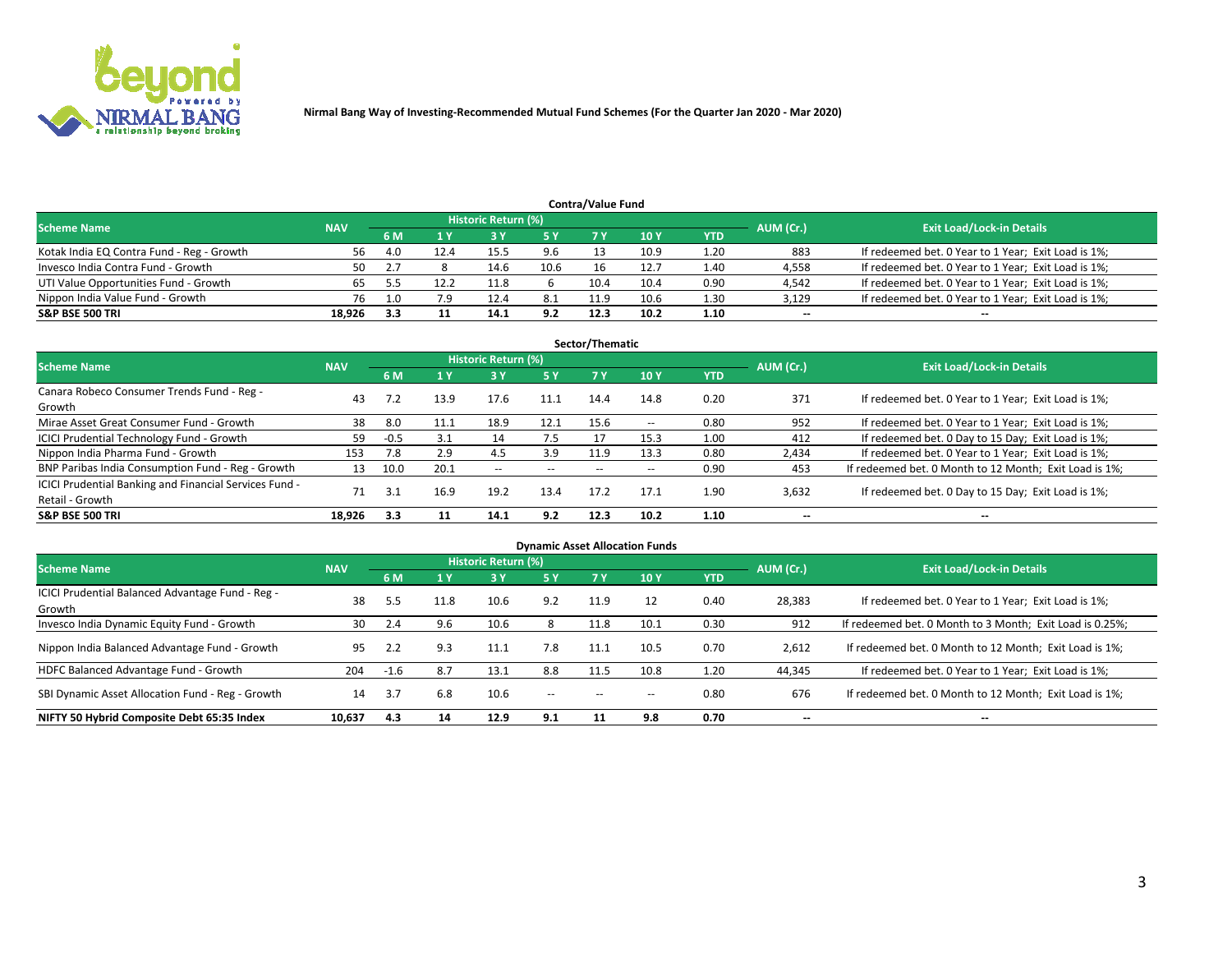

| <b>Hybrid Aggressive</b>                        |            |     |      |                            |        |                          |       |      |                          |                                                        |  |  |  |  |
|-------------------------------------------------|------------|-----|------|----------------------------|--------|--------------------------|-------|------|--------------------------|--------------------------------------------------------|--|--|--|--|
| <b>Scheme Name</b>                              | <b>NAV</b> |     |      | <b>Historic Return (%)</b> |        |                          |       |      | AUM (Cr.)                | <b>Exit Load/Lock-in Details</b>                       |  |  |  |  |
|                                                 |            | 6 M |      |                            |        |                          | 10Y   | YTD  |                          |                                                        |  |  |  |  |
| ICICI Prudential Equity & Debt Fund - Growth    | 141        |     |      | 10.3                       | 9.2    | 13.9                     | 13.4  | 0.80 | 23,501                   | If redeemed bet. 0 Year to 1 Year; Exit Load is 1%;    |  |  |  |  |
| Mirae Asset Hybrid - Equity Fund - Reg - Growth | 16         | 4.3 | 13.6 | 13.4                       | $\sim$ | $\overline{\phantom{a}}$ | $- -$ | 0.90 | 3,005                    | If redeemed bet. 0 Year to 1 Year; Exit Load is 1%;    |  |  |  |  |
| SBI Equity Hybrid Fund - Growth                 | 147        |     | 14.6 | 13.3                       | 9.9    | 14.4                     | 11.9  | 0.60 | 31,248                   | If redeemed bet. 0 Month to 12 Month; Exit Load is 1%; |  |  |  |  |
| Canara Robeco Equity Hybrid Fund - Growth       | 169        | 3.9 | 12.5 | 12.2                       | ، ۹    | 12.9                     | 12.2  | 0.50 | 2,701                    | If redeemed bet. 0 Year to 1 Year; Exit Load is 1%;    |  |  |  |  |
| NIFTY 50 Hybrid Composite Debt 65:35 Index      | 10,637     | 4.3 | 14   | 12.9                       | 9.1    |                          | 9.8   | 0.70 | $\overline{\phantom{a}}$ | $- -$                                                  |  |  |  |  |

|                                            | <b>Arbitrage Fund</b> |                                  |     |      |      |    |  |       |        |                                                          |  |  |  |  |  |
|--------------------------------------------|-----------------------|----------------------------------|-----|------|------|----|--|-------|--------|----------------------------------------------------------|--|--|--|--|--|
| <b>Scheme Name</b>                         | AUM (Cr.)             | <b>Exit Load/Lock-in Details</b> |     |      |      |    |  |       |        |                                                          |  |  |  |  |  |
|                                            | <b>NAV</b>            | 1 M                              | ያ M | 6 M  |      |    |  | YTD   |        |                                                          |  |  |  |  |  |
| IDFC Arbitrage Fund - Reg - Growth         | 24                    |                                  |     |      | -6.2 |    |  | 18.50 | 11,895 | If redeemed bet. 0 Month to 1 Month; Exit Load is 0.25%; |  |  |  |  |  |
| Kotak Equity Arbitrage Fund - Reg - Growth | 28                    | -4.6                             |     |      | 0.1  |    |  | 17.70 | 17,363 | If redeemed bet. 0 Day to 30 Day; Exit Load is 0.25%;    |  |  |  |  |  |
| Nippon India Arbitrage Fund - Growth       | 20.                   |                                  |     | .J.D | 0.1  | D. |  | 15.80 | 10,224 | If redeemed bet. 0 Month to 1 Month; Exit Load is 0.25%; |  |  |  |  |  |

|                                          |            |           |                                  |                          |                          | <b>Equity Saver</b> |               |            |                          |                                                        |
|------------------------------------------|------------|-----------|----------------------------------|--------------------------|--------------------------|---------------------|---------------|------------|--------------------------|--------------------------------------------------------|
| Scheme Name                              | <b>NAV</b> | AUM (Cr.) | <b>Exit Load/Lock-in Details</b> |                          |                          |                     |               |            |                          |                                                        |
|                                          |            | 6 M       |                                  |                          | 5 Y                      |                     | $\sqrt{10}$ Y | <b>YTD</b> |                          |                                                        |
| Axis Equity Saver Fund - Reg - Growth    |            |           | 8.9                              | $Q \Lambda$              | $\sim$                   | $- -$               | $- -$         | 0.40       | 813                      | If redeemed bet. 0 Month to 12 Month; Exit Load is 1%; |
| Kotak Equity Savings Fund - Reg - Growth |            | 2 Q       |                                  |                          |                          | $\sim$ $\sim$       | $- -$         | 0.30       | 1,869                    | If redeemed bet. 0 Year to 1 Year; Exit Load is 1%;    |
| CRISIL Hybrid 50+50 - Moderate Index*    |            | $-$       | $-$                              | $\overline{\phantom{a}}$ | $\overline{\phantom{a}}$ | $\sim$              | --            | $- -$      | $\overline{\phantom{a}}$ | $- -$                                                  |

| <b>Liquid Funds</b>              |            |      |     |                            |     |                          |            |                 |           |                                  |  |  |  |  |
|----------------------------------|------------|------|-----|----------------------------|-----|--------------------------|------------|-----------------|-----------|----------------------------------|--|--|--|--|
| Scheme Name                      | <b>NAV</b> |      |     | <b>Historic Return (%)</b> |     |                          | <b>YTM</b> | Avg             | AUM (Cr.) | <b>Exit Load/Lock-in Details</b> |  |  |  |  |
|                                  |            | 1 W. | 2 W | 1 M                        | 3M  | 71 Y                     |            | <b>Maturity</b> |           |                                  |  |  |  |  |
| Axis Liquid Fund - Growth        | 2,164      | 9.د  |     |                            | 5.4 | b.b                      | 5.26       | 0.09            | 30,628    | *Ref Footnote                    |  |  |  |  |
| IDFC Cash Fund - Reg - Growth    | 2.360      |      |     | 4.9                        | 5.1 | 6.3                      | 5.04       | 0.10            | 11,140    | *Ref Footnote                    |  |  |  |  |
| Kotak Liquid Fund - Reg - Growth | 3,949      |      |     |                            | 5.3 |                          |            | 0.11            | 30,493    | *Ref Footnote                    |  |  |  |  |
| <b>CRISIL Liquid Fund Index</b>  | $\sim$     | 6.3  |     |                            | 5.8 | $\overline{\phantom{a}}$ | $-$        | $- -$           | $\sim$    | $\sim$                           |  |  |  |  |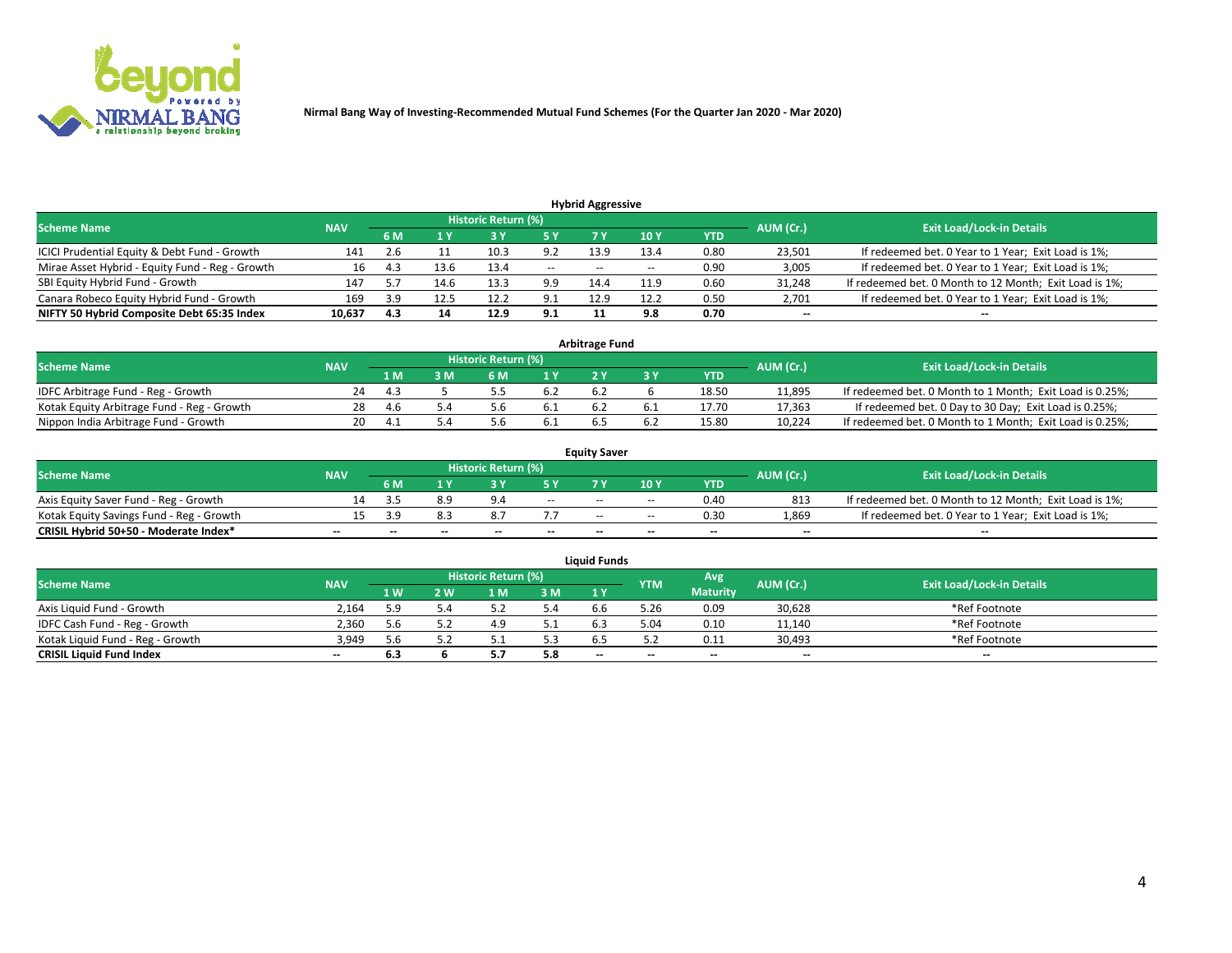

| <b>Ultra Short Fund</b>                       |            |      |     |                     |        |            |            |                 |           |                                  |  |  |  |  |
|-----------------------------------------------|------------|------|-----|---------------------|--------|------------|------------|-----------------|-----------|----------------------------------|--|--|--|--|
| <b>Scheme Name</b>                            | <b>NAV</b> |      |     | Historic Return (%) |        |            | <b>YTM</b> | Avg             | AUM (Cr.) | <b>Exit Load/Lock-in Details</b> |  |  |  |  |
|                                               |            | 1 M  | 3 M | 6 M                 | 1 Y    | <b>3 Y</b> |            | <b>Maturity</b> |           |                                  |  |  |  |  |
| IDFC Ultra Short Term Fund - Reg - Growth     |            |      |     |                     |        | $-$        | ۔ 69. ذ    | 0.47            | 4,369     | Nil                              |  |  |  |  |
| Sundaram Ultra Short Term Fund - Reg - Growth |            |      |     | b.4                 | $\sim$ | $-$        |            | 0.43            | 344       | Nil                              |  |  |  |  |
| L&T Ultra Short Term Fund - Growth            | 32         | -4.6 |     |                     |        |            | 5.35       | 0.40            | 2,782     | Nil                              |  |  |  |  |
| <b>NIFTY Ultra Short Duration Debt Index</b>  | 3,999      | -5.4 | 6.6 |                     | 7.8    |            | --         | $-$             | $- -$     | $- -$                            |  |  |  |  |

| <b>Money Market Fund</b>                         |            |     |     |                     |                |     |            |                 |           |                                  |  |  |  |  |
|--------------------------------------------------|------------|-----|-----|---------------------|----------------|-----|------------|-----------------|-----------|----------------------------------|--|--|--|--|
| <b>Scheme Name</b>                               | <b>NAV</b> |     |     | Historic Return (%) |                |     | <b>YTM</b> | Avg             | AUM (Cr.) | <b>Exit Load/Lock-in Details</b> |  |  |  |  |
|                                                  |            | 1 M | 3 M | 6 M                 | 1 <sub>Y</sub> | 3 Y |            | <b>Maturity</b> |           |                                  |  |  |  |  |
| Aditya Birla Sun Life Money Manager Fund - Reg - | 265        | 5.3 |     | 7.5                 |                |     | 5.53       | 0.36            | 11,145    | Nil                              |  |  |  |  |
| Growth                                           |            |     |     |                     |                |     |            |                 |           |                                  |  |  |  |  |
| Franklin India Savings Fund - Growth             | 36         | 4.8 | 6.6 |                     | 8.5            |     | 5.52       | 0.38            | 5,072     | Nil                              |  |  |  |  |
| Nippon India Money Market Fund - Growth          | 2,989      |     | 6.5 | 7.6                 | 8.1            |     | 5.43       | 0.33            | 3,739     | Nil                              |  |  |  |  |
| <b>CRISIL Liquid Fund Index</b>                  | $- -$      |     | 5.8 | 6.1                 | $\sim$         | --  | --         | $\sim$          | $\sim$    | $- -$                            |  |  |  |  |

| <b>Short Term Fund</b>                          |            |      |     |                     |     |            |            |                 |           |                                  |  |  |  |  |
|-------------------------------------------------|------------|------|-----|---------------------|-----|------------|------------|-----------------|-----------|----------------------------------|--|--|--|--|
| <b>Scheme Name</b>                              | <b>NAV</b> |      |     | Historic Return (%) |     |            | <b>YTM</b> | Avg             | AUM (Cr.) | <b>Exit Load/Lock-in Details</b> |  |  |  |  |
|                                                 |            | 1 M  | 3 M | 6 M                 | 1 Y | <b>3 Y</b> |            | <b>Maturity</b> |           |                                  |  |  |  |  |
| Axis Short Term Fund - Growth                   |            |      | 8.9 | 10.3                | 9.8 |            | 6.54       | 2.40            | 3,674     | Nil                              |  |  |  |  |
| HDFC Short Term Debt Fund - Growth              | 22         | -4.2 | 9.6 | 10.3                | 9.8 |            | 6.99       | 3.04            | 9,702     | Nil                              |  |  |  |  |
| IDFC Bond Fund - Short Term Plan - Reg - Growth | 41         |      |     | 10                  | 9.8 |            | 6.51       | 2.12            | 11,356    | Nil                              |  |  |  |  |
| Kotak Bond Short Term Fund - Reg - Growth       |            |      | 8.1 | 9.4                 | 9.6 |            | 7.03       | 3.10            | 10,397    | Nil                              |  |  |  |  |
| L&T Short Term Bond Fund - Reg - Growth         | 19.        |      | 7 Q | د ۵                 | 9.4 |            | 6.35       | 2.18            | 5,025     | Nil                              |  |  |  |  |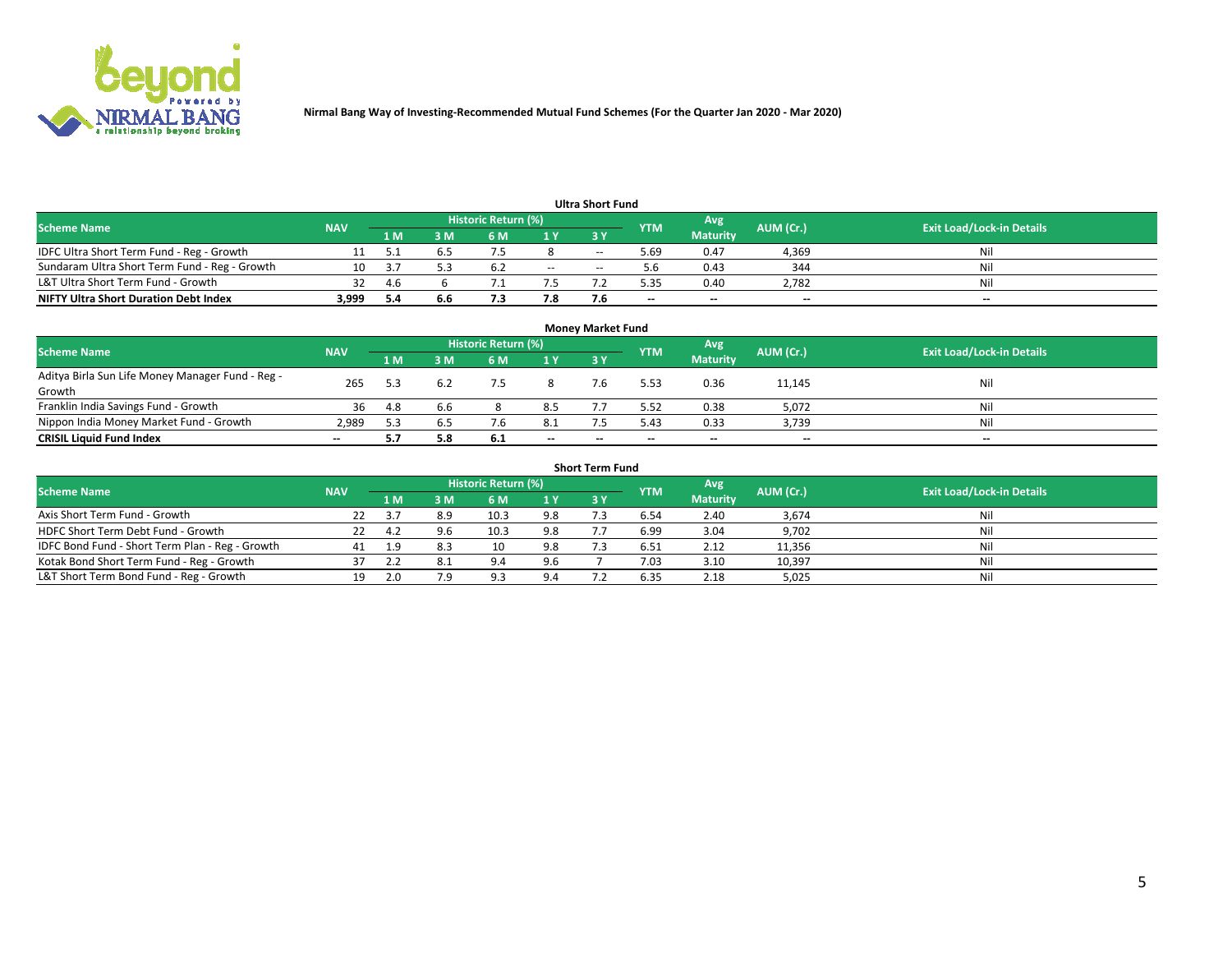

| <b>Low Duration Fund</b>                  |            |     |     |                            |      |  |            |                 |           |                                  |  |  |  |
|-------------------------------------------|------------|-----|-----|----------------------------|------|--|------------|-----------------|-----------|----------------------------------|--|--|--|
| <b>Scheme Name</b>                        | <b>NAV</b> |     |     | <b>Historic Return (%)</b> |      |  | <b>YTM</b> | Avg             | AUM (Cr.) | <b>Exit Load/Lock-in Details</b> |  |  |  |
|                                           |            | 1 M | ያ M | 5 M                        | 4 V. |  |            | <b>Maturity</b> |           |                                  |  |  |  |
| Axis Treasury Advantage Fund - Growth     | 2.221      |     |     | 8.6                        | 8.8  |  | 5.87       | 0.85            | 4,128     | Nil                              |  |  |  |
| Canara Robeco Savings Fund - Reg - Growth |            |     |     |                            | -8.1 |  | 5.69       | 0.79            | 1,263     | Nil                              |  |  |  |
| IDFC Low Duration Fund - Reg - Growth     |            |     | 6.8 | 8.⊥                        | 8.3  |  | 5.81       | 0.90            | 5,204     | Nil                              |  |  |  |

| <b>Banking &amp; PSU Bond Funds</b>            |            |       |    |                            |      |           |                 |                 |           |                                  |  |  |  |
|------------------------------------------------|------------|-------|----|----------------------------|------|-----------|-----------------|-----------------|-----------|----------------------------------|--|--|--|
| <b>Scheme Name</b>                             | <b>NAV</b> |       |    | <b>Historic Return (%)</b> |      |           | <b>YTM</b>      | Avg             | AUM (Cr.) | <b>Exit Load/Lock-in Details</b> |  |  |  |
|                                                |            | 1 M   | sм | 6 M                        | 71 Y | <b>3Y</b> |                 | <b>Maturity</b> |           |                                  |  |  |  |
| HDFC Banking and PSU Debt Fund - Reg - Growth  |            | 2.9   |    | 10.                        | 10.3 |           | $^{\prime}$ .18 | 3.08            | 4.291     | Ni                               |  |  |  |
| Kotak Banking and PSU Debt Fund - Reg - Growth | 46         | 3.0   |    | 10.6                       |      |           | 6.97            | 3.88            | 3,553     | Ni                               |  |  |  |
| IDFC Banking & PSU Debt Fund - Reg - Growth    |            | . በ 7 |    |                            | 11.4 |           | 6.67            | 3.02            | 12.187    | Ni                               |  |  |  |

| <b>Corporate Bond Funds</b>                         |            |     |      |                     |      |     |            |                 |           |                                                         |  |  |  |  |
|-----------------------------------------------------|------------|-----|------|---------------------|------|-----|------------|-----------------|-----------|---------------------------------------------------------|--|--|--|--|
| <b>Scheme Name</b>                                  | <b>NAV</b> |     |      | Historic Return (%) |      |     | <b>YTM</b> | Avg'            | AUM (Cr.) | <b>Exit Load/Lock-in Details</b>                        |  |  |  |  |
|                                                     |            | 1 M | : M  | 6 M                 | 1 Y  | 3Y  |            | <b>Maturity</b> |           |                                                         |  |  |  |  |
| ICICI Prudential Corporate Bond Fund - Reg - Growth |            |     |      | 9.8                 | 10   |     | 6.8        | 2.58            | 11,096    | Nil                                                     |  |  |  |  |
| L&T Triple Ace Bond Fund - Reg - Growth             |            |     | 10.2 |                     | 12.9 | 6.3 | 7.51       | 8.48            | 2,047     | If redeemed bet. 0 Month to 3 Month; Exit Load is 0.5%; |  |  |  |  |
| Kotak Corporate Bond Fund - Std - Growth            | 2.644      | 3.b | 8.2  | Q <sub>7</sub>      | 9.7  |     | 6.42       | 1.58            | 3,801     | Nil                                                     |  |  |  |  |

| <b>Credit Risk Fund</b>                           |            |     |     |                            |     |     |            |                 |           |                                                           |  |  |  |
|---------------------------------------------------|------------|-----|-----|----------------------------|-----|-----|------------|-----------------|-----------|-----------------------------------------------------------|--|--|--|
| <b>Scheme Name</b>                                | <b>NAV</b> |     |     | <b>Historic Return (%)</b> |     |     | <b>YTM</b> | 'Avg            | AUM (Cr.) | <b>Exit Load/Lock-in Details</b>                          |  |  |  |
|                                                   |            | 1 M | 3 M | 6 M                        | 1 Y | 3Y  |            | <b>Maturity</b> |           |                                                           |  |  |  |
| <b>ICICI Prudential Credit Risk Fund - Growth</b> | 21         | 5.0 |     | 10.6                       | 9.5 | 7.b | 9.2        | 2.15            | 11,707    | If redeemed bet. 0 Year to 1 Year; Exit Load is 1%;       |  |  |  |
| Kotak Credit Risk Fund - Reg - Growth             |            | 4.8 | 10  | 10.2                       |     |     |            | 2.68            | 4,979     | If redeemed bet. 0 Year to 1 Year; Exit Load is 1%;       |  |  |  |
|                                                   |            |     |     |                            |     |     |            |                 |           | If redeemed bet. 0 Month to 12 Month; Exit Load is 3%; If |  |  |  |
| SBI Credit Risk Fund - Growth                     |            |     | 6.8 | 8.2                        | 6.6 |     | 8.66       | 2.41            | 5,109     | redeemed bet. 12 Month to 24 Month; Exit Load is 1.5%; If |  |  |  |
|                                                   |            |     |     |                            |     |     |            |                 |           | redeemed bet. 24 Month to 36 Month; Exit Load is 0.75%;   |  |  |  |